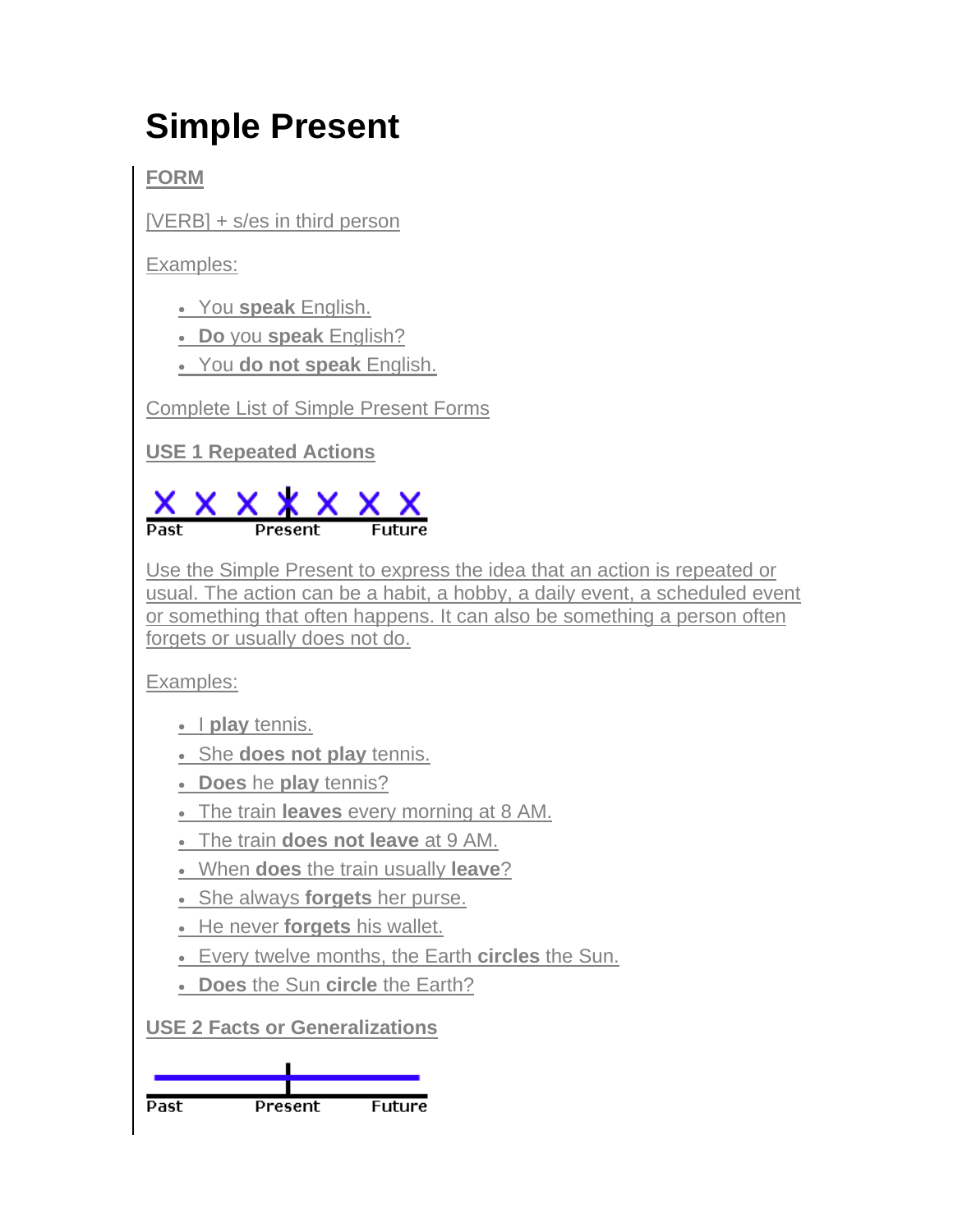The Simple Present can also indicate the speaker believes that a fact was true before, is true now, and will be true in the future. It is not important if the speaker is correct about the fact. It is also used to make generalizations about people or things.

Examples:

- Cats **like** milk.
- Birds **do not like** milk.
- **Do** pigs **like** milk?
- California **is** in America.
- California **is not** in the United Kingdom.
- Windows **are** made of glass.
- Windows **are not** made of wood.
- New York **is** a small city. *IT IS NOT IMPORTANT THAT THIS FACT IS UNTRUE.*

**USE 3 Scheduled Events in the Near Future**



Speakers occasionally use Simple Present to talk about scheduled events in the near future. This is most commonly done when talking about public transportation, but it can be used with other scheduled events as well.

Examples:

The train **leaves** tonight at 6 PM.

The bus **does not arrive** at 11 AM, it **arrives** at 11 PM.

- When **do** we **board** the plane?
- The party **starts** at 8 o'clock.
- When **does** class **begin** tomorrow?

**USE 4 Now (Non-Continuous Verbs)**



Speakers sometimes use the Simple Present to express the idea that an action is happening or is not happening now. This can only be done with Non-Continuous Verbs and certain Mixed Verbs.